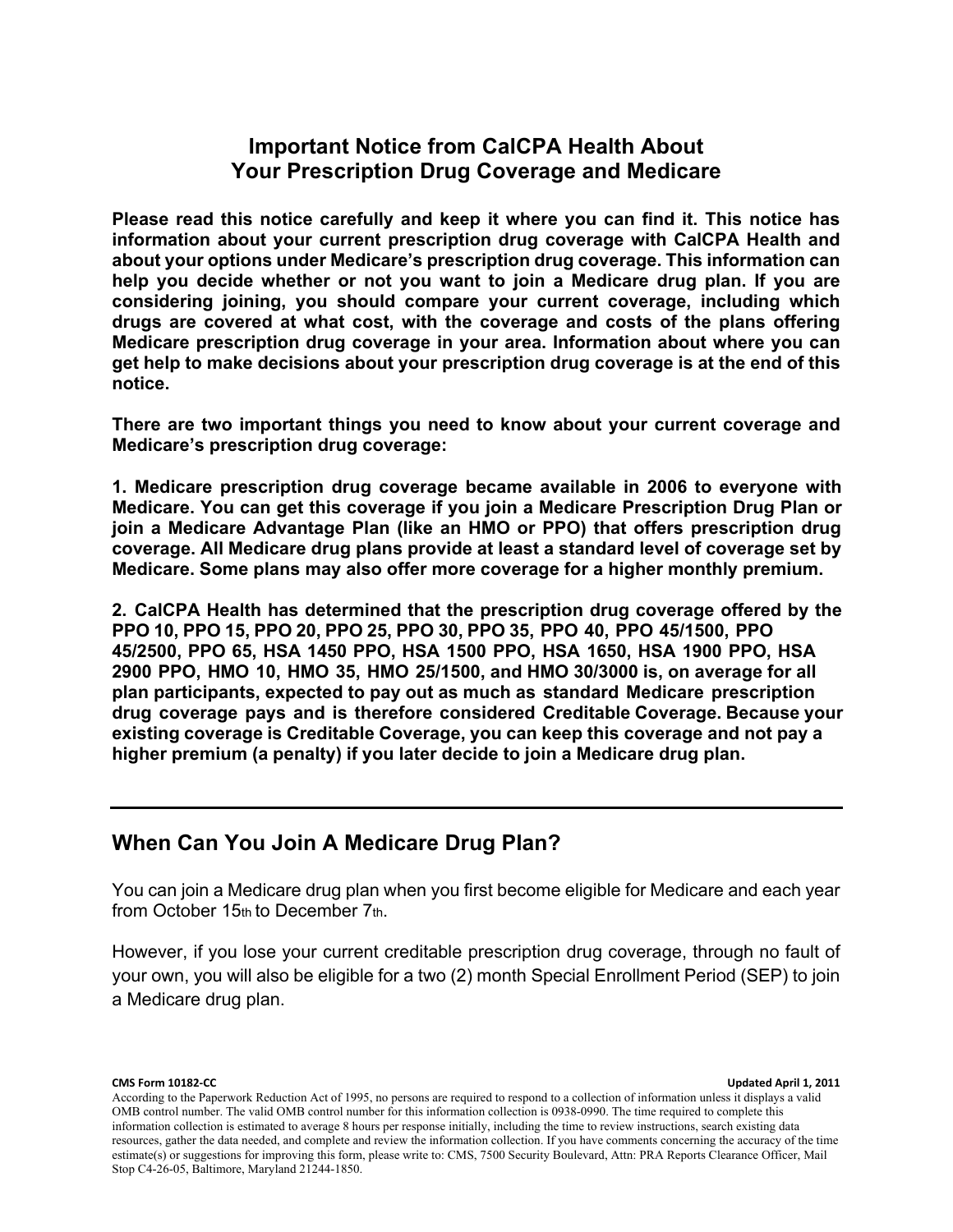# **What Happens To Your Current Coverage If You Decide to Join A Medicare Drug Plan?**

If you decide to join a Medicare drug plan, your current CalCPA Health coverage will not be affected. You can keep this coverage if you elect part D, and this plan will coordinate with Part D coverage.

If you do decide to join a Medicare drug plan and drop your current CalCPA Health coverage, be aware that you and your dependents will be able to get this coverage back at open enrollment or due to a qualifying life status change.

# **When Will You Pay A Higher Premium (Penalty) To Join A Medicare Drug Plan?**

You should also know that if you drop or lose your current coverage with CalCPA Health and don't join a Medicare drug plan within 63 continuous days after your current coverage ends, you may pay a higher premium (a penalty) to join a Medicare drug plan later.

If you go 63 continuous days or longer without creditable prescription drug coverage, your monthly premium may go up by at least 1% of the Medicare base beneficiary premium per month for every month that you did not have that coverage. For example, if you go nineteen months without creditable coverage, your premium may consistently be at least 19% higher than the Medicare base beneficiary premium. You may have to pay this higher premium (a penalty) as long as you have Medicare prescription drug coverage. In addition, you may have to wait until the following October to join.

# **For More Information About This Notice Or Your Current Prescription Drug Coverage…**

Contact the person listed below for further information. **NOTE:** You'll get this notice each year. You will also get it before the next period you can join a Medicare drug plan, and if this coverage through CalCPA Health changes. You also may request a copy of this notice at any time.

**CMS Form 10182-CC Updated April 1, 2011** 

According to the Paperwork Reduction Act of 1995, no persons are required to respond to a collection of information unless it displays a valid OMB control number. The valid OMB control number for this information collection is 0938-0990. The time required to complete this information collection is estimated to average 8 hours per response initially, including the time to review instructions, search existing data resources, gather the data needed, and complete and review the information collection. If you have comments concerning the accuracy of the time estimate(s) or suggestions for improving this form, please write to: CMS, 7500 Security Boulevard, Attn: PRA Reports Clearance Officer, Mail Stop C4-26-05, Baltimore, Maryland 21244-1850.